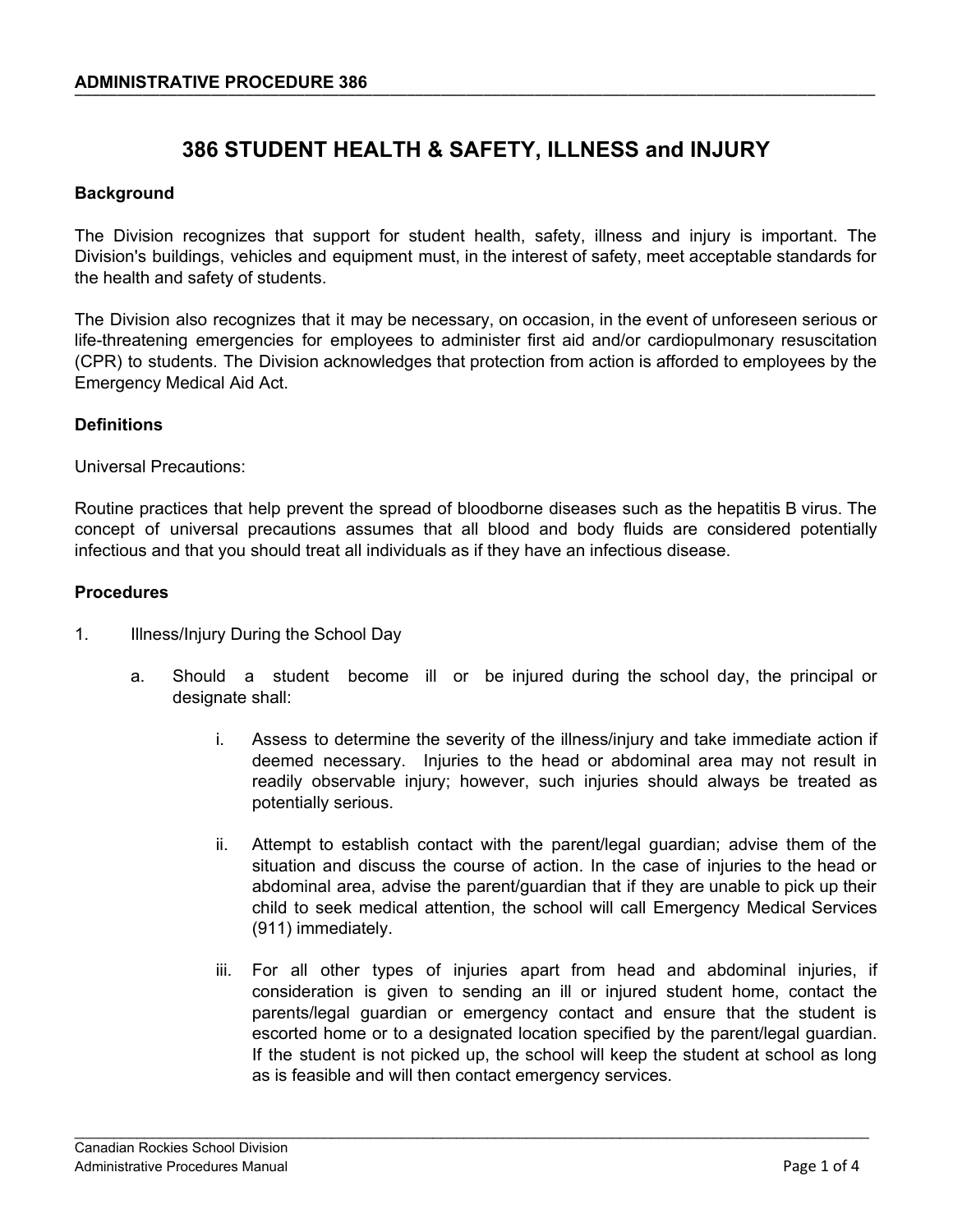- iv. For specific student conditions, handle in accordance with AP 316 Students with Medical Conditions Requiring Medication or Treatment, or AP 387 Serious or Life-threatening Medical Conditions.
- v. Staff shall follow universal precautions when handling blood and body fluids to prevent exposure to bloodborne diseases. All school personnel shall participate in Occupational Health and Safety Program (PublicSchoolWorks) training in this regard as required by CRPS.
- b. Should the principal or designate determine that the health needs of a student are best served by immediate ambulance transport to a medical facility, the principal or designate, shall:
	- i. Call Emergency Medical Services (911). Under no circumstances is any staff member to transport an ill or injured student in a private vehicle.
	- ii. The cost of ambulance services will be covered through personal health coverage.
	- iii. Assign at least one (1) employee with First Aid Certification (if possible) to be with the sick or injured student AT ALL TIMES until Emergency Medical Services arrive.
	- iv. Assign at least one (1) employee who will accompany/follow the ambulance if a parent/legal guardian and/or emergency contact is not available and who will remain with the student until:
		- they are relieved by the parent/legal guardian or
		- they are advised by a medical practitioner that there is no further need to remain as the treatment and safety of the child has been undertaken by the medical facility or institution or
		- they are relieved by another employee or
		- the student is discharged by the practitioner or medical facility and you return the student to school
	- v. It is important to persist in trying to make personal contact with the parent/legal guardian and/or emergency contact.
	- vi. It is important for the Principal to advise the designated employee that employees may not give permission for medical treatment.
- 2. Reporting for Students
	- a. Student injuries where first aid has been provided by school staff, shall be recorded in the student [accident](https://crps.ca/Health%20and%20Safety.php) report form in a timely manner. Parents/guardians shall be notified regarding an injury, and/or outside medical assistance has been provided (eg paramedics, ski patrols, etc).
	- b. Staff member(s) who have assisted the student shall record all details of incidents involving injured students, actions taken, and any relevant subsequent developments on the student

\_\_\_\_\_\_\_\_\_\_\_\_\_\_\_\_\_\_\_\_\_\_\_\_\_\_\_\_\_\_\_\_\_\_\_\_\_\_\_\_\_\_\_\_\_\_\_\_\_\_\_\_\_\_\_\_\_\_\_\_\_\_\_\_\_\_\_\_\_\_\_\_\_\_\_\_\_\_\_\_\_\_\_\_\_\_\_\_\_\_\_\_\_\_\_\_\_\_\_\_\_\_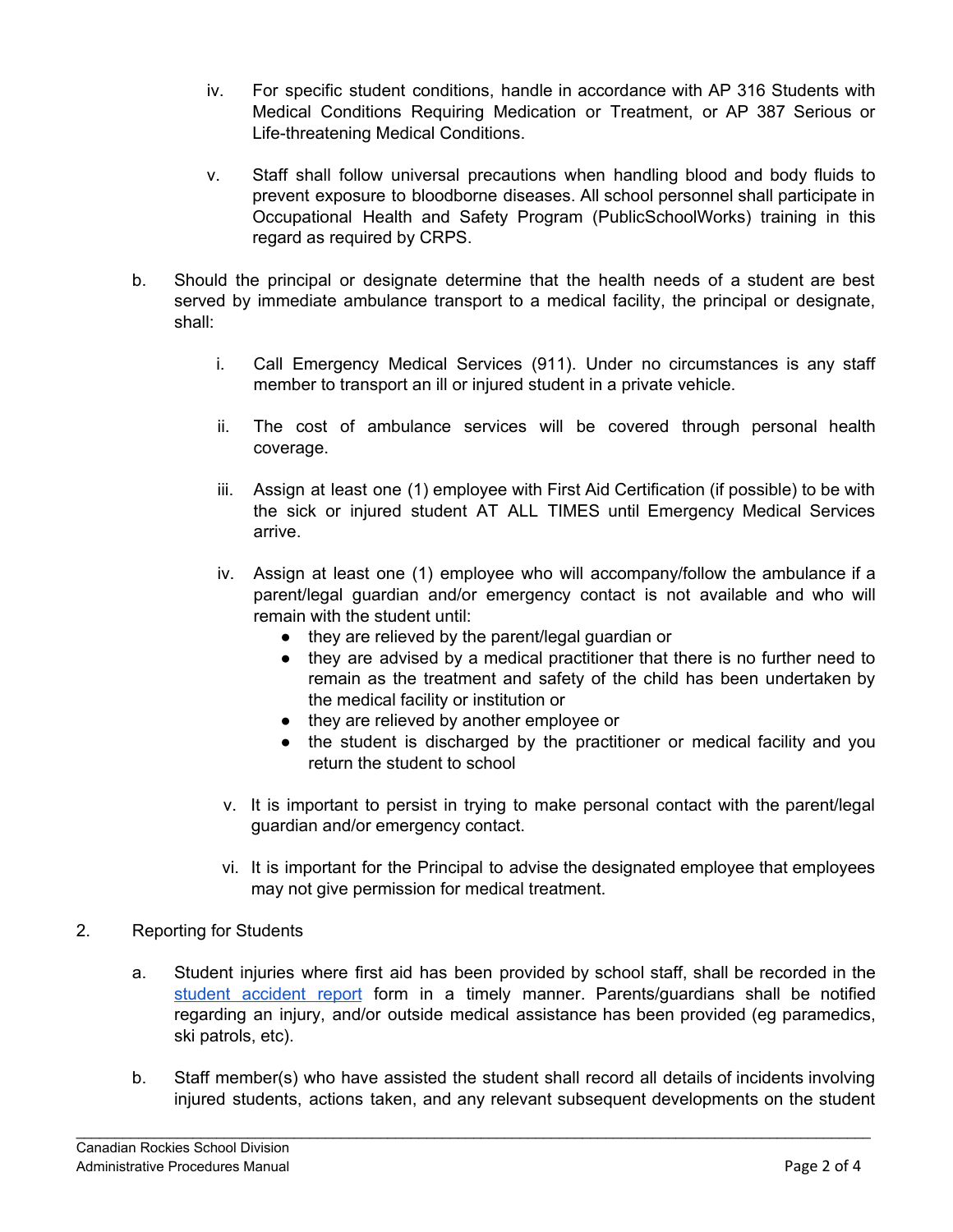accident report form in a timely manner.

- c. The principal and assistant principal shall be given a copy of the report and must review it in a timely manner.
- d. The superintendent shall be notified of details of serious cases immediately.
- 3. First Aid/CPR Training
	- a. Training Requirements
		- i. All first aid training must be delivered through a training program that has been approved by the provincial government's Joint First Aid Training Standards Board. The Division has secured the services of approved trained personnel who provide certified training. It should be noted that the first aid certificates are valid for three years.
		- ii. Training requirements are based on number of employees in school, facility or field group at any time of day. This is based on minimum requirements as specified in the Alberta Occupational Health and Safety Code 2018 for high hazard work. Note, students are not defined as workers, only employees and volunteers.
		- iii. Post signs in key locations (such as the main office and staff room) that provide the names of the trained first aiders and the location of these individuals.

# **Employees to Consider for Training:**

Administrative Assistants Career and Technology Studies (CTS) Teachers Science Teachers Physical Education Teachers Coaches Educational Assistants **Custodians** Lunch Supervisors Bus Drivers Outdoor Education Teachers **Principals** 

4. First Aid Kits

Principals shall:

- a. Annually review with appropriate staff, the requirements and safety procedures as outlined in current Occupational Health and Safety Codes.
- b. Ensure that the school location meets or exceeds the minimum requirements for first aid kits as required by Occupational Health and Safety Regulations

\_\_\_\_\_\_\_\_\_\_\_\_\_\_\_\_\_\_\_\_\_\_\_\_\_\_\_\_\_\_\_\_\_\_\_\_\_\_\_\_\_\_\_\_\_\_\_\_\_\_\_\_\_\_\_\_\_\_\_\_\_\_\_\_\_\_\_\_\_\_\_\_\_\_\_\_\_\_\_\_\_\_\_\_\_\_\_\_\_\_\_\_\_\_\_\_\_\_\_\_\_\_